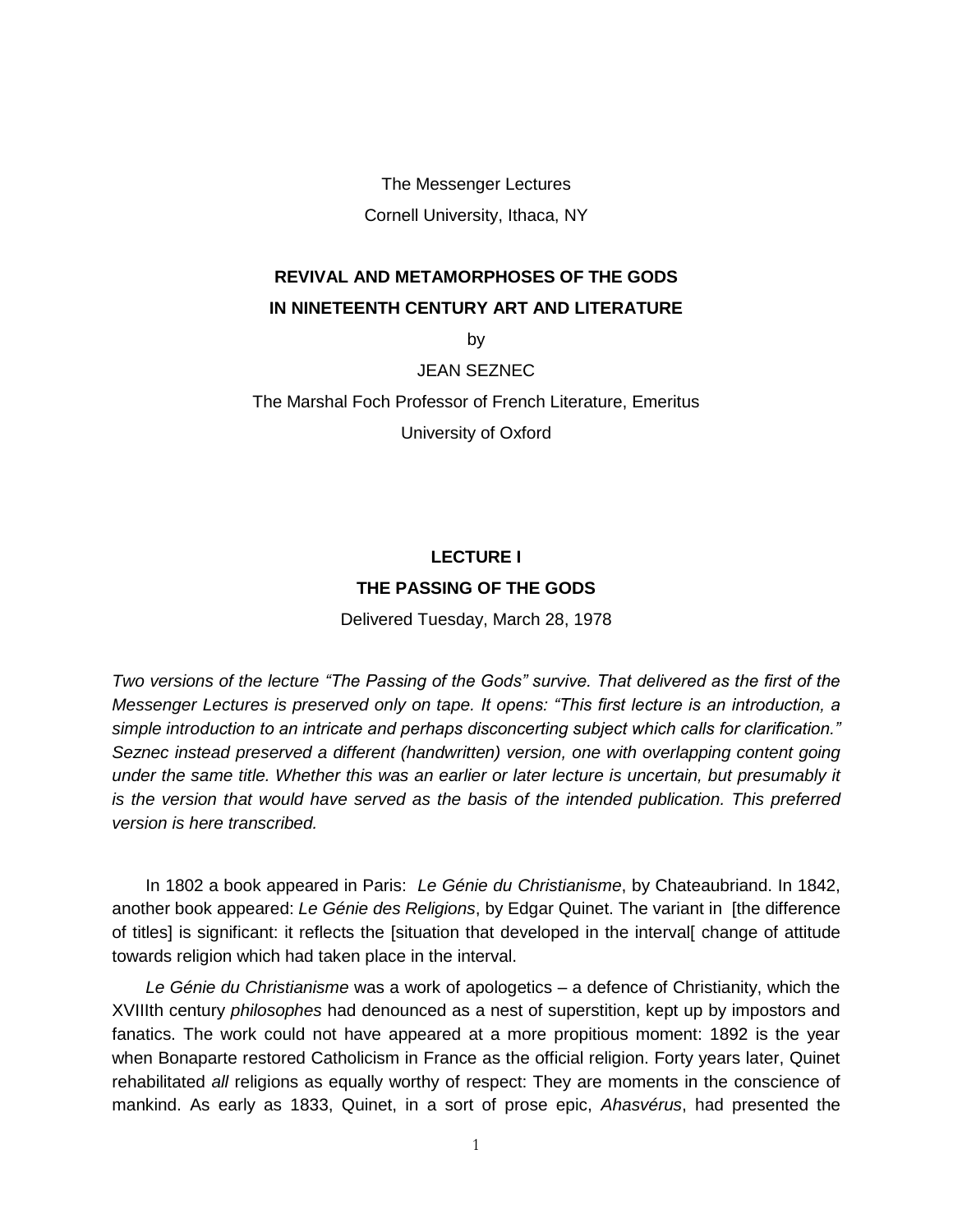Wandering Jew of the legend as a symbol of humanity in search of a faith. He meets with the gods of all times and of all countries – only to see them decay and disappear in turn – for being linked, of necessity, with transient phases of civilization, they grow and vanish with them. The gods pass away. Quinet's own attitude in *Le Génie des Religions* is therefore one of reverence, and compassion. "In this pilgrimage through the cults of the past," he writes, "I do not propose – as a man imbued with the superiority of the modern age – to deride the misery of the forsaken gods. On the contrary, I shall ask the empty sanctuaries whether they still retain an echo of the Word of Life; I shall seek, among the divine dust, for some remnant of the Truth."

A few years later, Flaubert, in his *Tentation de Saint Antoine*, will conjure up a procession of the ancient gods lamenting their decline – which prompts the good hermit, as he watches them go by, to ponder: "And yet, there was a time when they were worshipped – all of them."

Quinet, however, as a historian, perceived the fundamental unity of religious traditions. He affirmed their central importance in the evolving of all forms of civilization – including social and political institutions, and he concluded: Religion alone provides the key to history.

This view was about to be expressed in art on a monumental scale. In April 1848, on the morrow of another French Revolution, and on the advent of the Second Republic, it was decided that the Pantheon – originally built as a church in the XVIIIth century, then dedicated by the first Revolution, as a shrine, to the great men of the nation (*Aux grands hommes la Patrie reconnaissante*) – should now display, in a series of murals, the progress of mankind looking, through the centuries, for a new order.

• The painter commissioned for this ambitious decoration was, appropriately, a friend and compatriot of Quinet, Paul Chenavard. As a summary of this "philosophy of history", Chenavard was to place, under the dome of the new Pantheon, \*a sort of panoramic view of the human adventure since the beginning of time, under the title: *Social Palingenesis* – a title borrowed from Ballanche. The scheme was a circular one. In the centre were recorded the ages of man, on the periphery the ages of mankind. It illustrated their development, physical and intellectual: the growth of the child, the invention of languages and their diffusion; the beginnings of arts, sciences, and industry; the formation of societies. The divisions of the circle were to correspond with the scenes to be represented on the walls of the edifice, where a huge procession would be seen to move round, consisting of initiators – lawgivers and rulers, poets and military commanders, explorers, philosophers, and religious leaders – for the scheme included religions, their birth, multiplication and decline, as religions, too, are [an] integral part of history – indeed, its most important element, since they are but the history of the human spirit in quest of the divine Truth. The quest is permanent, but the revelation is gradual, ever-increasing: "l'histoire est la révélation toujours croissante de l'Eternel". This accounts for the succession of theogonies: while the religious ideal is everlasting, religious forms are temporary. They can be described as shelters, or camping sites, along the road of the human caravan, or again as fossils, which have retained the stamp of old creeds, once alive – for, precisely because human creeds are transient, the gods have to die.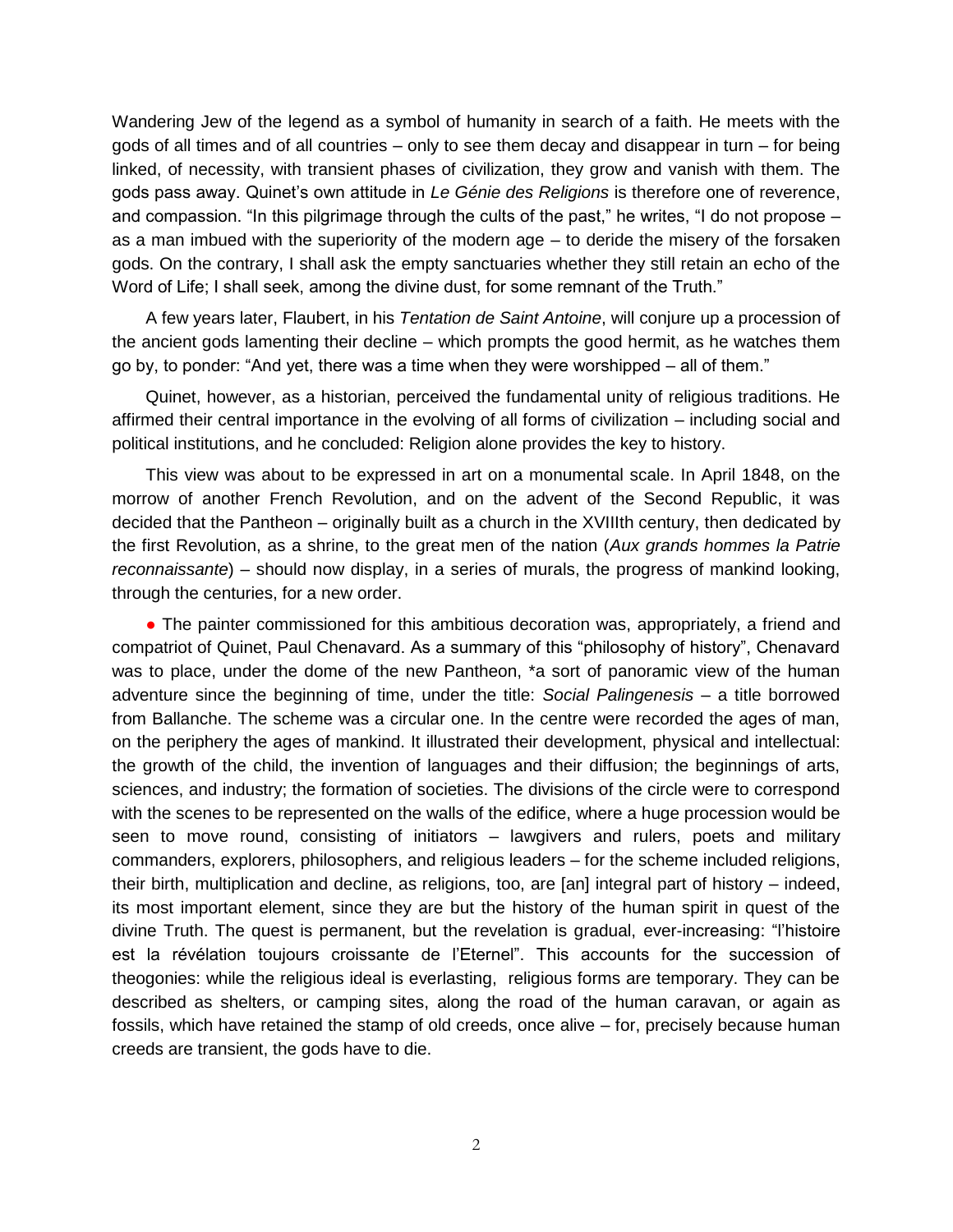

Schema devised by Chenavard for Panthéon (Jean Seznec Archive, Taylor Institution Library, source unknown)

● Another composition by Chenavard was exhibited at the Salon of 1869, as ambitious as the *Social Palingenesis*, and, for the public, equally obscure: *The Divine Tragedy*. The official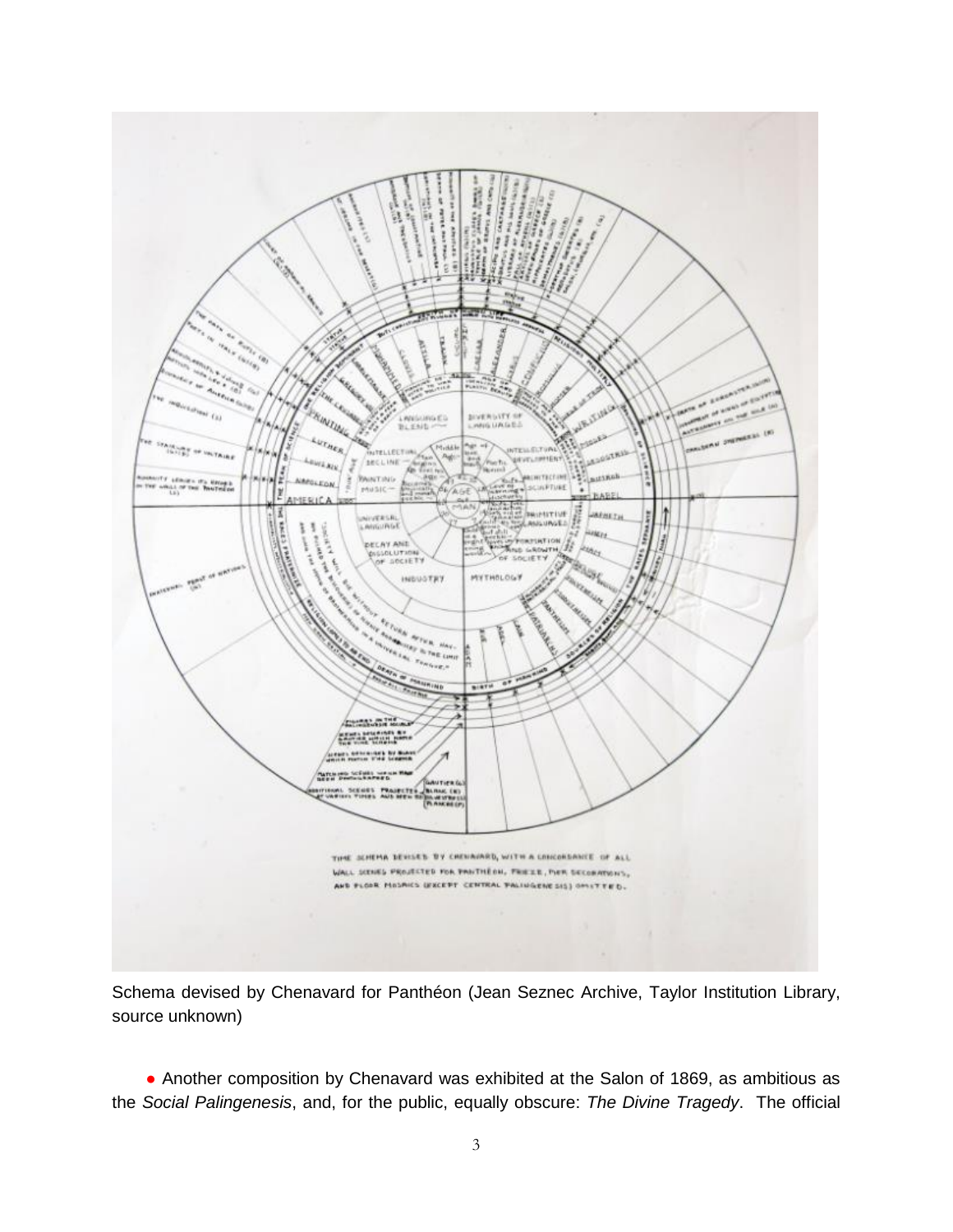catalogue of the Exhibition had to explain the subject: "Towards the end of the ancient religions, and at the advent of the Christian Trinity, Death strikes the gods who must perish." They are all there – not only the classical ones, but the northern and the oriental ones as well. Maya, the Indian, weeps over the bodies of Jupiter – Ammon and Isis-Cybele. All are caught in the general disaster, including Christ Himself: He too expires, his arms stretched in the form of a cross, on the body of the Father, whose head is veiled by a cloud. Quite naturally, His presence came as a shock and a scandal to the public. In the words of the Catalogue, it was precisely His advent which had brought about the demise of the pagan gods. They had died, according to Milton's famous poem, "On the morning of Christ's nativity." From that morning, the oracles went dumb, and the temples were deserted. At this point, however, it is worth remembering that Quinet himself, in his *Ahasverus*, had placed Christ among the dying gods: he described him in his final agony, lamenting over His decadence, wondering what had happened to his home in Nazareth, to the gifts which the Magi had brought Him in His cradle; even his protecting angels had folded their wings, and His aureole had gone out.

\* \* \*

In the XIXth century, the great theme of the Passing of the Gods was to assume further dimension. The capital progress achieved, through the century, in the field of religious studies, was to generate a widening of perspectives, as well as to confirm the change of attitude already discernible in Quinet. The progress is summed up by Renan in an article published in 1853 on *Les Religions de l'Antiquité*, in which he registers "the works and theories that have renovated, since the beginning of this century, the knowledge and understanding of religions. The XVIIIth century looked at them as a mass of superstitions and puerilities. They have now become, in the new and more complete philosophy of history, the most interesting documents on the past of mankind. The study of religions, once it is established on a sound critical basis, will constitute the most beautiful chapter in the history of the human mind." Flaubert agreed: "The glory of our times will be to have inaugurated those studies." As for Baudelaire, he expressed the view that "religions are the most interesting things in the world."

Renan pays a special tribute to the Germans, "so close (much closer than the French) to the intuitions of the primitive ages", and "so rich in erudite contributions, which they had been piling up while the French were still sticking to the superficial criticism of the XVIIIth century." He quotes, among many German scholars who has studied the origin and evolution of religious thought, the founder of comparative mythology, Max Müller, who was also the editor of *The Sacred Books of the East* and who, in the light of the religions of India, suggested the fundamental identity of myths.

Renan's wish was that these treasures of erudition should be made available to France. The wish was partially fulfilled when Guigniaut published, from 1825 to 1851, a translation in ten volumes of Friedrich Creuzer's monumental *Symbolik und Mythologie der alten Völker in Vorträgen und Entwürfen*. The French title was: *Religions de l'Antiquité, considérées principalement dans leurs formes symboliques et mythologiques*, *ouvrage traduit et refondu* par J. D. Guigniaut. It was, in fact, more than a translation. Guigniaut, as Renan observed, had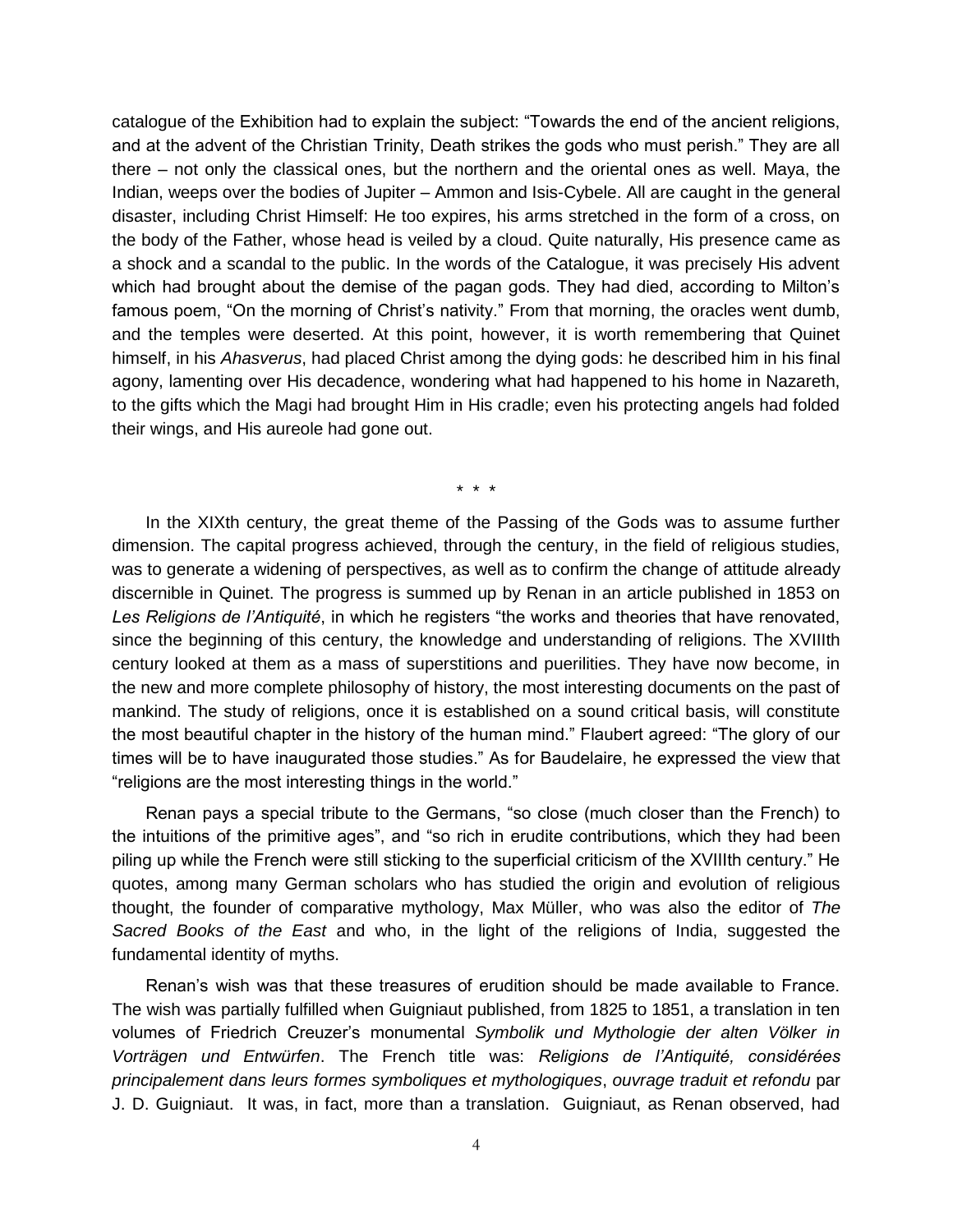incorporated in it the results of parallel, and posterior, studies. He had decided to use the text of the *Symbolik* as the frame of a large synthesis, embracing all the more recent mythological studies produced in Germany – to make it, in short, a "Summa mythologica."

Creuzer's symbolic system of interpretation fitted with the reverent attitude of that French generation towards religious creeds which we have met in Quinet. It is no coincidence that Quinet should have visited Creuzer personally, and should have pictured him, in 1860, as a character in his novel, *Merlin l'Enchanteur* under the name of the wise Taliesin.

This formidable piece of scholarship found its way  $-$  rather unexpectedly  $-$  in French literature. It appears in Balzac's *Louis Lambert*, and again in his *Illusions perdues*. One of the characters in that novel, Lousteau, discovers it in a bookshop in Paris; true, the volume is uncut, and the bookseller explains that it makes so hard reading that he is willing to let the customer have it free. Flaubert mentions it in an emotional context, in a letter dated April 1848. His close friend, Alfred Le Poittevin, has just died, while watching the corpse, on two successive nights, he reads Creuzer. "Alfred est mort à minuit. Je l'ai gardé pendant deux nuits. En le gardant, je lisais *Les Religions de l'Antiquité* de Creuzer. La fenêtre était ouverte, la nuit était superbe. On entendait les chants du coq, et un papillon de nuit voltigeait autour du flambeau. Jamais je n'oublierai tout cela." He did not forget: Creuzer will become, on the following year, a capital source for his *Tentation de Saint Antoine*.

The truth is that Creuzer's work had appeared, as we have seen, at an opportune moment. Taine was to compare this period of French history – the Napoleonic period and afterwards – to the last centuries of the Roman empire. The all-pervading sense of moral confusion following the turmoil and the catastrophes of the time generated seers and hierophants, whose prototype is Ballanche, new forms of Gnosticism and mysticism – in short, an atmosphere of religious ferment which again was favourable to the reexamination of ancient creeds and old fables, now thought to conceal profound teachings under symbolic forms.

## [*Here there is a break in the text, a new start on a new page, but continuous page numbering.*]

You claim, Sainte-Beuve wrote in 1824, that this century is an ungodly one; it is not. It is, alas, rather a sickly one. Having just escaped from servitude, it keeps sighing – and hoping, craving for other skies and unknown prospects, towards which it proceeds, slowly, piously, like a son guided by his father.

> Le siècle est, dites-vous, impie. Il ne l'est pas; Il est malade, hélas! Il soupire, il espère; Il sort de servitude, implorant d'autres cieux; Vers les lieux inconnus que lui marqua son Père, Il s'avance à pas lents et comme un fils pieux …